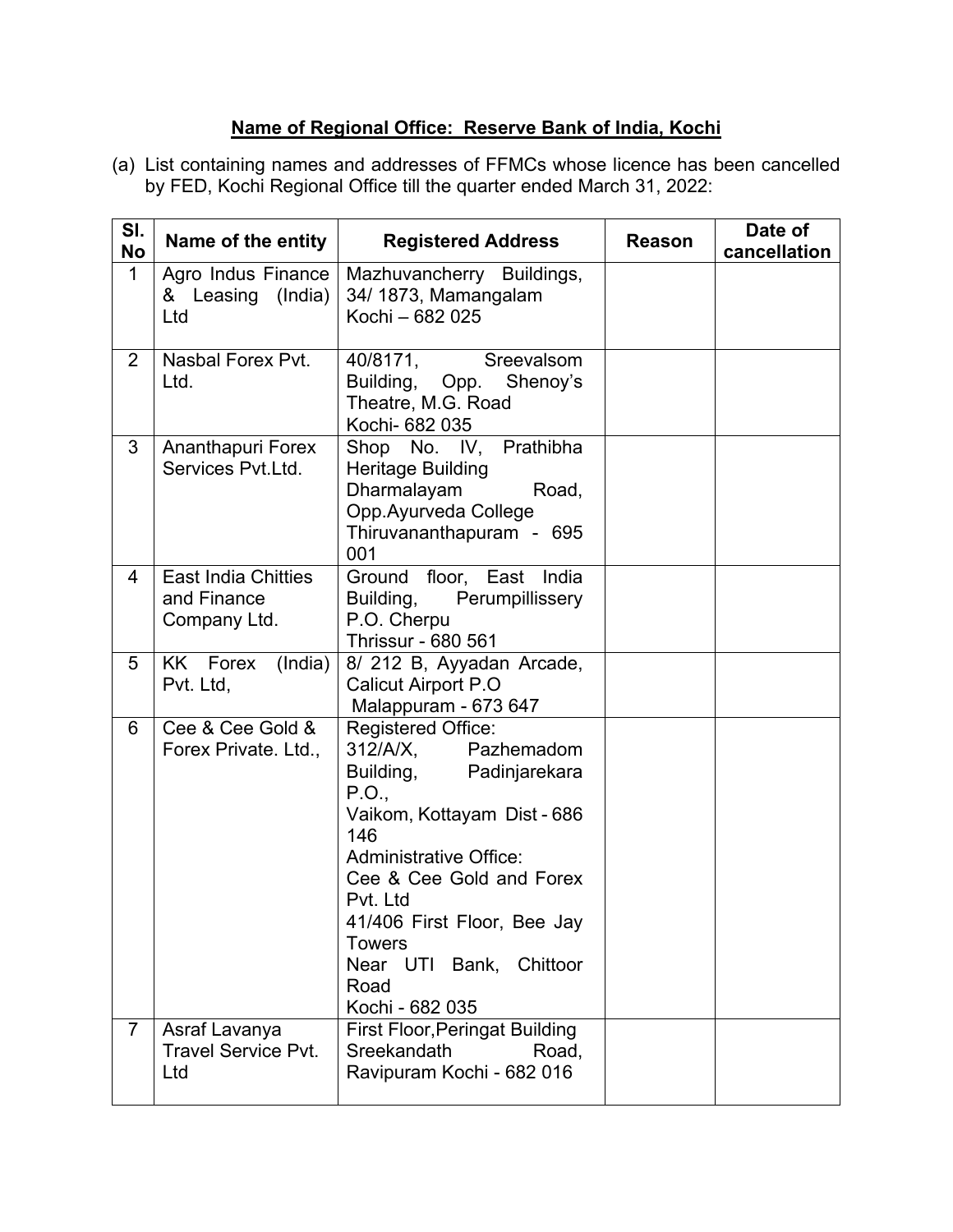| 8  | Shan International<br>Money Exchange<br>Pvt. Ltd.                          | 40/601, Shan Plaza, Swami<br>Chinmayanda Road<br>Jose Junction, Ernakulam<br>Kochi - 682 016                      |                          |            |
|----|----------------------------------------------------------------------------|-------------------------------------------------------------------------------------------------------------------|--------------------------|------------|
| 9  | <b>Benhur Trades and</b><br><b>Investments Pvt.</b><br>Ltd.,               | Mas Buildings, Ernakulam<br>North P.O.<br>Kochi - 682 018                                                         |                          |            |
| 10 | Arunkiran<br>Forex<br>Pvt. Ltd.                                            | Building No. II/884, Opposite<br><b>State Bank of Travancore</b><br><b>Main Road</b><br>Kozhencherry - 689 641    |                          |            |
| 11 | Joy Alukkas Money<br>Exchange                                              | Door No.39/2034, Ground<br>Floor<br>Ennel Buildingm, M. G. Road<br>Kochi - 682 016                                |                          |            |
| 12 | Suresh<br>Forex<br><b>Services</b><br>Private<br>Ltd.                      | College,<br><b>Near</b><br>Grand<br>Thekkumgopuram<br>Kottayam - 686 001                                          |                          |            |
| 13 | Malabar Foreign<br><b>Currency Exchange</b><br>Pvt. Ltd.                   | Door<br>No.6/544, A.P.M.<br><b>Building</b><br>Opp: Gulf Bazar, Bank Road<br>Kozhikode - 673 001.                 |                          |            |
| 14 | M/s SUSU Forex &<br>Services (P) Ltd.                                      | T.C<br>Mosque<br>Lane,<br>$25/489(1)$ ,<br>Housing Board<br>Junction,<br>Thampanoor,<br>Trivandrum - 695 001      |                          |            |
| 15 | Kerala<br>Pravasi<br><b>Hospitality</b><br>and<br>Event Management<br>Ltd. | Karthika<br>First<br>Floor,<br>Apartment, Engandiyoor P.O<br><b>Thrissur - 680 615</b>                            |                          |            |
| 16 | <b>Planet Forex</b><br>Services Pvt. Ltd.                                  | Vakacharth<br>House,<br>Enthakkad, Yakkara P.O.<br>Palakkad - 678 701                                             | Revocation<br>of Licence | 06.07.2020 |
| 17 | $\mathsf{A}$<br>Jadeed<br>Exchange<br>Private<br>Ltd.                      | S-34, TC 1X- 576-39, First<br>Floor, Sakthan<br>Arcade, ST Nagar, Thrissur,<br>Kerala-680 001                     | Voluntary<br>surrender   | 30.06.2021 |
| 18 | Travels (P)<br>Safiya<br>Ltd.                                              | <b>Manuelsons</b><br>Tower,<br>G.H.Road<br>Kozhikode - 673 001                                                    | Voluntary<br>surrender   | 30.06.2021 |
| 19 | Kanz<br>AI<br>Money<br>Exchange Pvt. Ltd.                                  | 551, Ward XII, Kalliparambil<br>Memorial Building,<br>Kaipamangalam P.O.<br>Moonnupeedika,<br>Thrissur-<br>680681 | Voluntary<br>surrender   | 23.07.2021 |